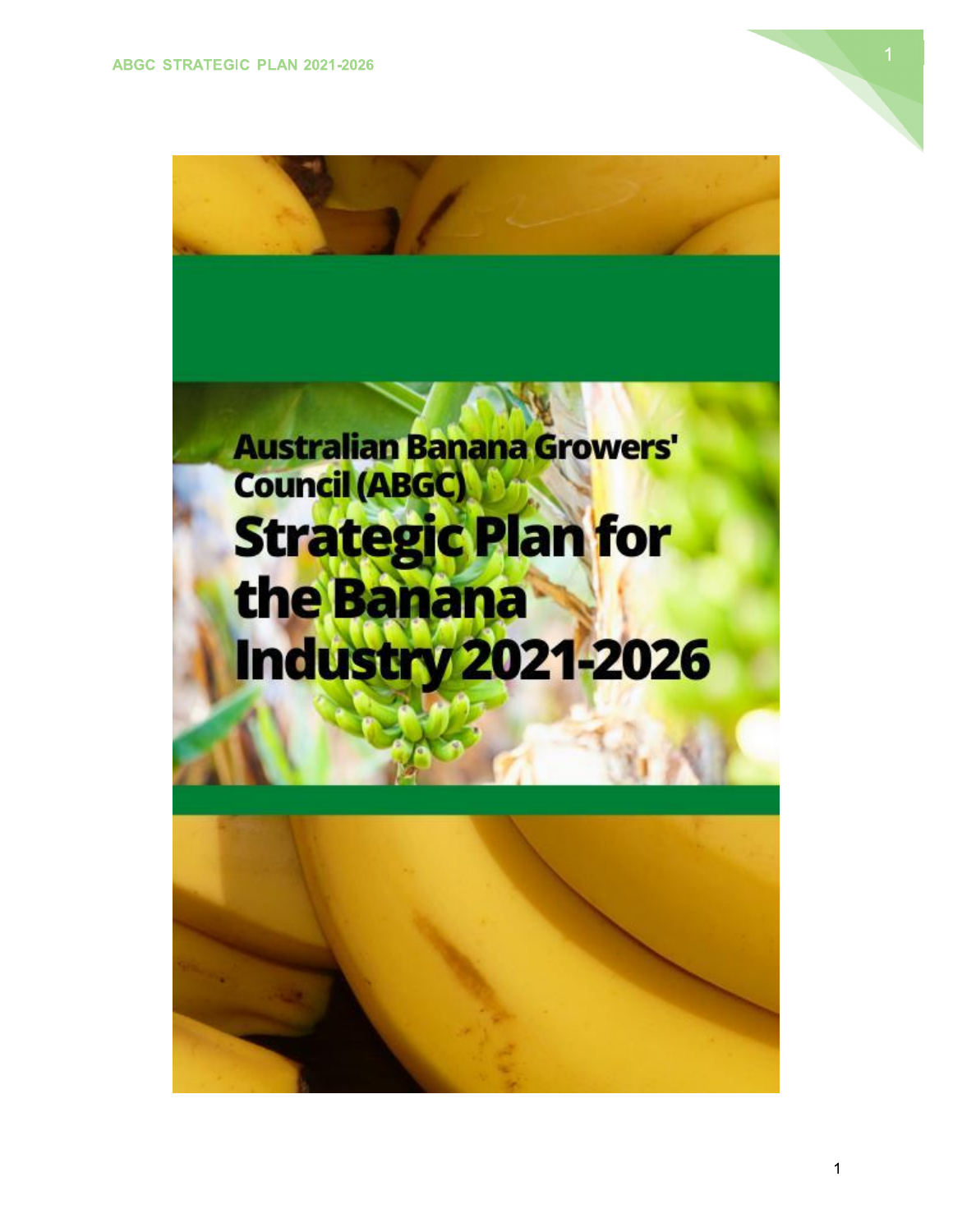# AUSTRALIAN BANANA GROWERS' COUNCIL STRATEGIC PLAN FOR THE BANANA<br>INDUSTRY &' 2021-2026

# TABLE OF CONTENTS

| 1.   |  |  |  |  |  |  |
|------|--|--|--|--|--|--|
| i.   |  |  |  |  |  |  |
| ii.  |  |  |  |  |  |  |
| iii. |  |  |  |  |  |  |
| iv.  |  |  |  |  |  |  |
| 2.   |  |  |  |  |  |  |
| 3.   |  |  |  |  |  |  |
| j.   |  |  |  |  |  |  |
| ii.  |  |  |  |  |  |  |
| iii. |  |  |  |  |  |  |
| iv.  |  |  |  |  |  |  |
| 4.   |  |  |  |  |  |  |
|      |  |  |  |  |  |  |
|      |  |  |  |  |  |  |
|      |  |  |  |  |  |  |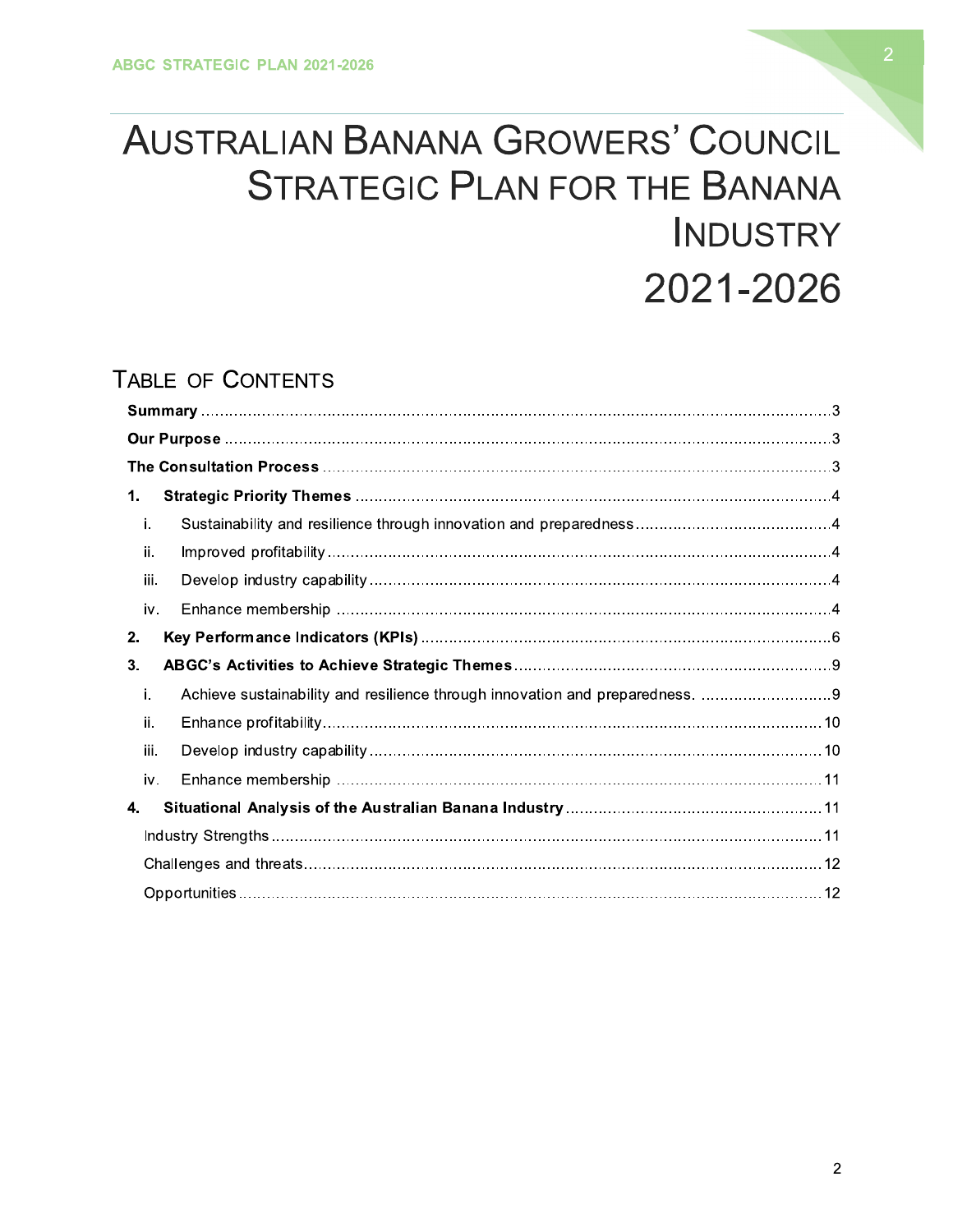

#### **SUMMARY**

ABGC operates on a five-year strategic plan which will guide ABGC's activities between 2021 and 2026. This plan targets priority areas to advance the interests of Australia's commercial banana growers through effective leadership, advocacy, and representation to ensure a strong industry future. Priority themes were determined through extensive consultation with levy payers and other key stakeholders. During the consultation process, ABGC considered and sought feedback on the banana industry's strengths, challenges, threats, and opportunities, which allowed the development of four strategic themes:

- Sustainability and resilience through innovation and preparedness.
- Enhanced profitability.  $\bullet$
- Develop industry capability  $\bullet$
- Enhanced membership.  $\bullet$

The strategic plan outlines each theme's chief areas of focus, key performance indicators, activities required to deliver the strategic and the industry situational analysis on which the strategic plan was based. Annual operating plans will outline the actions ABGC will take each year to achieve the outcomes for each priority theme.

ABGC's performance will be measured against Key performance indicators and the plan will be reviewed annually to ensure its relevance to industry needs.

## **OUR PURPOSE**

The Australian Banana Growers' Council (ABGC) is the national industry development organisation for the banana industry. Our purpose is to advance the interests of Australia's commercial banana growers through effective leadership, advocacy, and representation to ensure a strong industry future.

## **THE CONSULTATION PROCESS**

The development of this Strategic Plan involved an extensive consultation process, involving industry stakeholders along the whole supply chain but particularly Australian banana growers. Information used in the development of the Strategic Plan was gathered via workshops, surveys and individual interviews conducted in each region of the national industry and liaison with the National Extension Project regarding their farm visits. Results from this consultation process also informed the development of Hort Innovation's Banana Industry Strategic Investment Plan which guides levy investments in R&D and Marketing. Further detail of the consultation process can be found in Appendix 1.

As the national peak industry body for Australia's commercial banana growers, ABGC acts in the interests of banana growers on issues including biosecurity; pest and disease management; research and development; supply-chain issues and banana marketing and makes representations to policy and decision makers as well as Hort Innovation.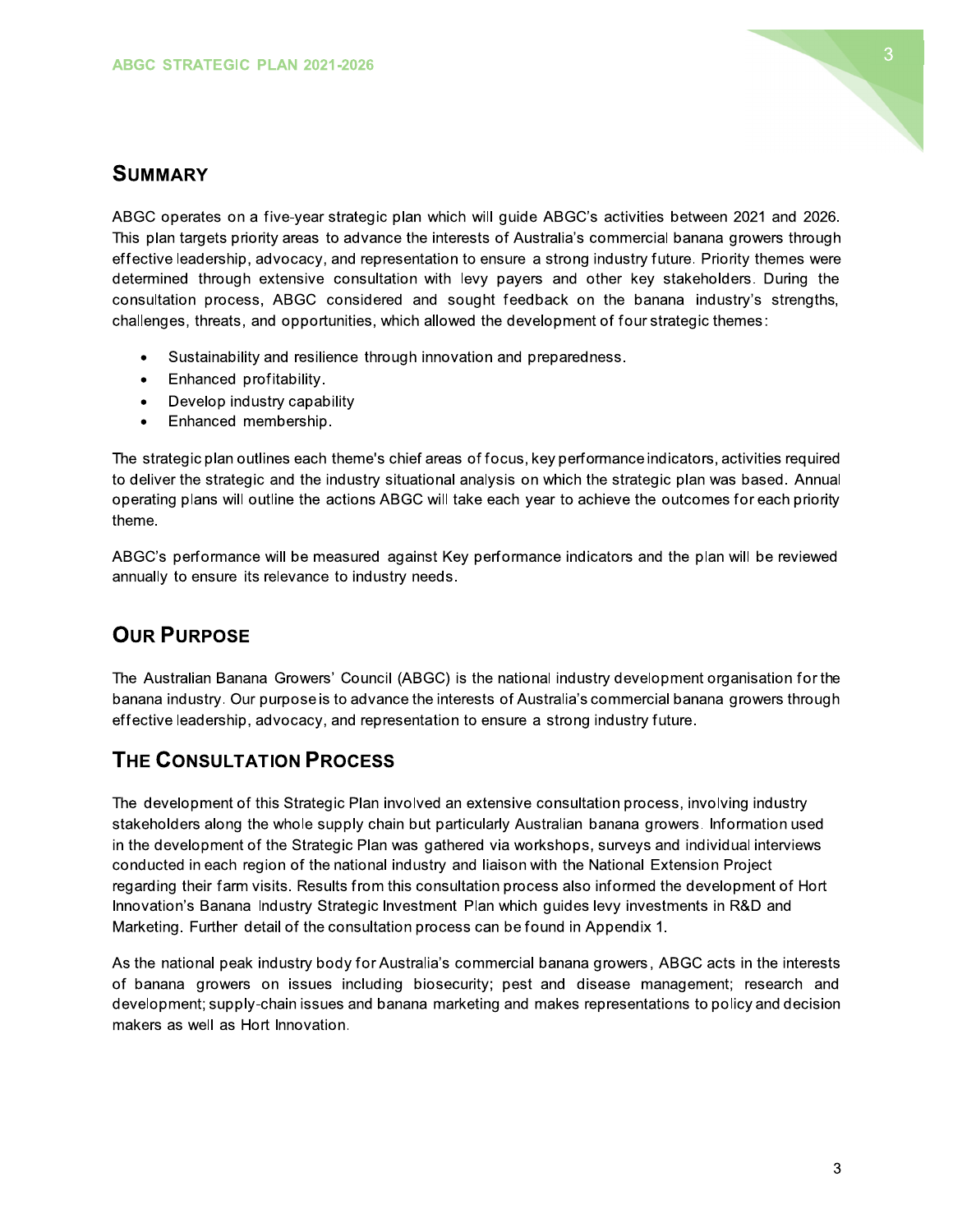

# **1. STRATEGIC PRIORITY THEMES**

Four strategic priority themes were identified in response to industry consultation to develop the industry in the next five years. These are:

- i. SUSTAINABILITY AND RESILIENCE THROUGH INNOVATION AND PREPAREDNESS
	- Enhanced pest and disease management
		- Secure against TR4  $\circ$
		- Minimise the risk of exotic incursions and enhance preparedness  $\circ$
		- Containment and suppression of Banana Bunchy top disease  $\circ$
		- Enhanced efficiency in managing endemic pests  $\circ$
	- An industry that farms to Best Management Practice
		- Biosecurity and pest management  $\circ$
		- Environmentally sustainable farming practices  $\circ$
		- o High levels of food safety that protects our consumers
		- Stream-lined Quality Assurance systems to better manage quality and compliance.
	- Waste management
		- $\circ$  Reduce the impact of farm plastics on the environment
		- Reduced wastage of fruit.
- ii. **IMPROVED PROFITABILITY** 
	- Regular benchmarking  $\bullet$
	- Improving farm business decision making by sourcing and provision of relevant data.  $\bullet$
	- Advocating more transparent pricing
	- Driving demand  $\bullet$
	- Strong marketing that exploits the convenience, and health benefits of banana.  $\bullet$
	- Fostering diversification of products and value-adding.  $\bullet$
	- Exploring and advancing greater automation in the industry.  $\bullet$

#### iii. **DEVELOP INDUSTRY CAPABILITY**

- Maintaining and cultivating strong leadership  $\bullet$
- Providing advocacy and influencing policy  $\bullet$
- Promoting the industry as a desirable and ethical employer
- Promoting career paths and the development of our people
- Supporting new entrants to the industry through the provision of information.
- Ensuring all industry-related matters are communicated to growers, stakeholders and the supply chain.
- Keeping growers engaged in industry matters.  $\bullet$
- Maintain unity, shared values and vision.
- Fostering relationships with banana growers, stakeholders and supply chain.
- Telling the story of the banana industry to consumers.  $\bullet$
- **ENHANCE MEMBERSHIP** iv.
	- Cultivating a shared vision for a united banana industry
	- Connecting the grower community.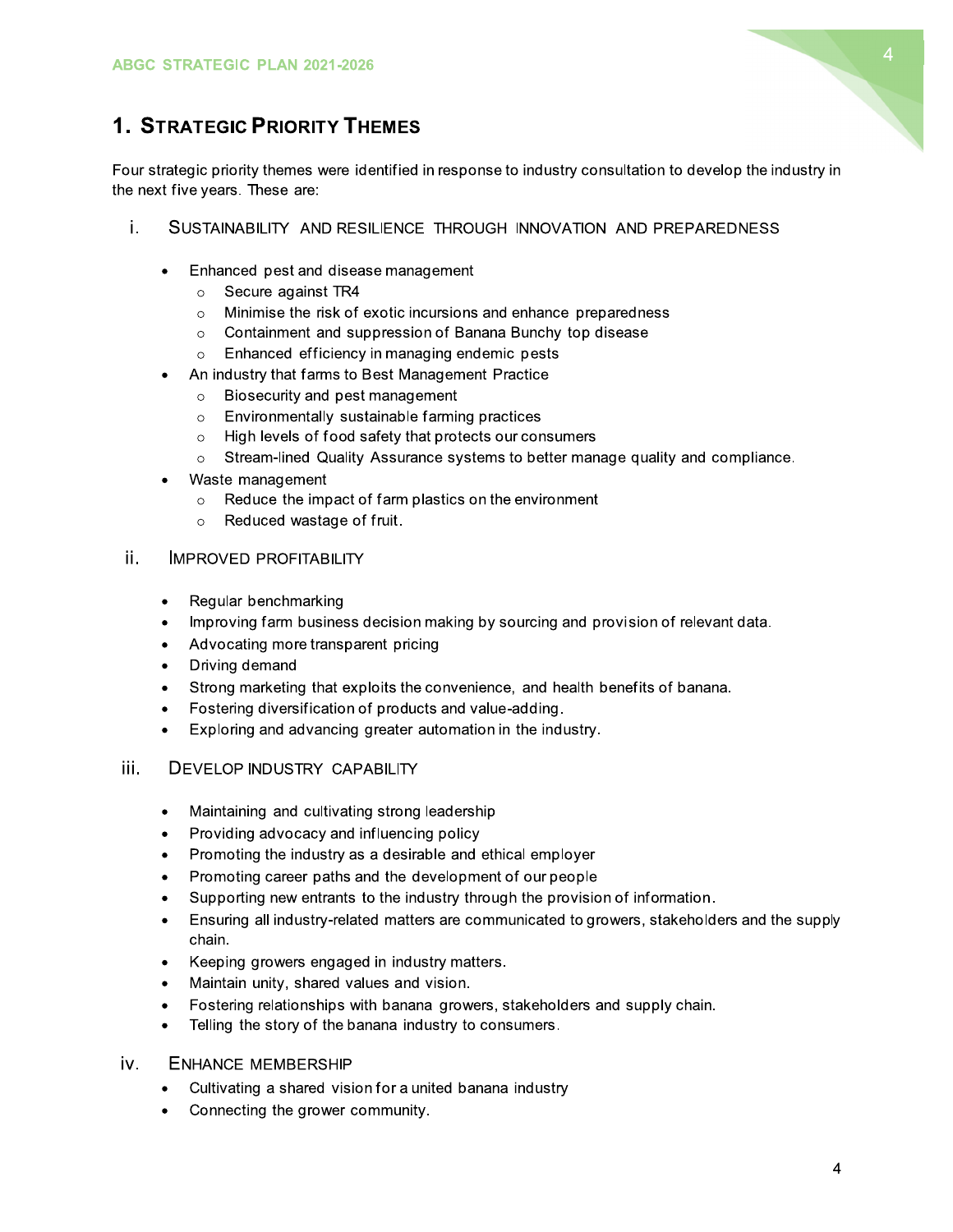

- Providing representation and opportunities to members to influence decisions and the direction of the industry.
- Providing access to ABGC's knowledge and information.  $\bullet$  .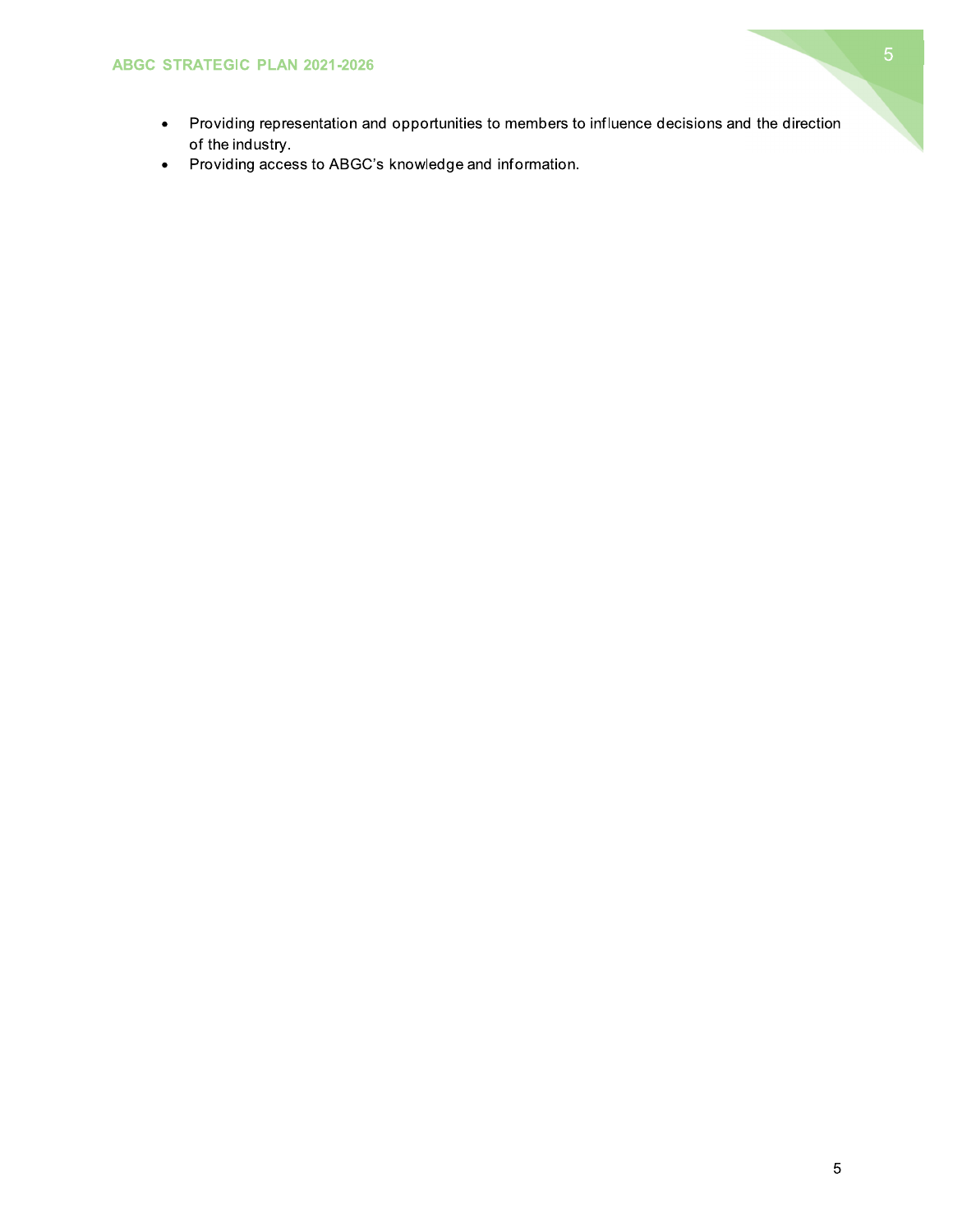

# 2. KEY PERFORMANCE INDICATORS (KPIS)

The following table provides the mechanism for ABGC to demonstrate results in achieving identified industry outcomes between 2021- 2026

| <b>Strategic Theme</b>                                               | <b>Industry</b><br><b>Outcome</b>                                                                                                             | <b>KPIs</b>                                                                                                                                                                                    | <b>Measure</b>                                                                                                                                                                                                                                                                                                                                                                                                                       |
|----------------------------------------------------------------------|-----------------------------------------------------------------------------------------------------------------------------------------------|------------------------------------------------------------------------------------------------------------------------------------------------------------------------------------------------|--------------------------------------------------------------------------------------------------------------------------------------------------------------------------------------------------------------------------------------------------------------------------------------------------------------------------------------------------------------------------------------------------------------------------------------|
|                                                                      |                                                                                                                                               |                                                                                                                                                                                                |                                                                                                                                                                                                                                                                                                                                                                                                                                      |
| Sustainability<br>$1_{-}$<br>and resilience<br>through<br>innovation | Industry is<br>safeguarded<br>against TR4.                                                                                                    | TR4 is being<br>effectively managed.                                                                                                                                                           | Industry is leading the TR4<br>program by 2023.                                                                                                                                                                                                                                                                                                                                                                                      |
| and<br>preparedness.                                                 | Australia remains<br>free of exotic<br>pests and<br>diseases.                                                                                 | The industry is well<br>prepared to deal with<br>any exotic incursions<br>should they occur.<br>The risk of entry of<br>exotic pests and<br>diseases has been<br>minimised.                    | RD&E projects are established<br>support biosecurity preparedness.<br>Policies and strategies are in<br>place to support the management<br>of exotic diseases incursions<br>should they occur.<br>EPPR levies are appropriately<br>maintained to fund any agreed<br>incursion response.<br>The industry and its stakeholders<br>have a mutual understanding of<br>the roles and responsibilities for<br>managing biosecurity threats |
|                                                                      | Endemic pests<br>and diseases are<br>effectively<br>managed to<br>enhance<br>profitability and<br>reduce the impact<br>on the<br>environment. | There is greater<br>availability of IPM<br>systems to banana<br>growers.<br>There is greater<br>collaboration on<br>shared responsibility<br>models for the<br>management of<br>endemic pests. | RD&E projects are in place to<br>support the development and<br>adoption of IPM programs and<br>effective pest management.<br>Policies and strategies are in<br>place to support the management<br>of endemic pests and diseases<br>An effective communication<br>program is in place.<br>Collaborative relationships are<br>maintained/ established with<br>governments and other<br>stakeholders.                                  |
|                                                                      | Banana industry<br>farms to best<br>management                                                                                                | Farms have adopted<br>best practice<br>standards for food                                                                                                                                      | At least 90% of the north<br>Queensland land under banana<br>production has been                                                                                                                                                                                                                                                                                                                                                     |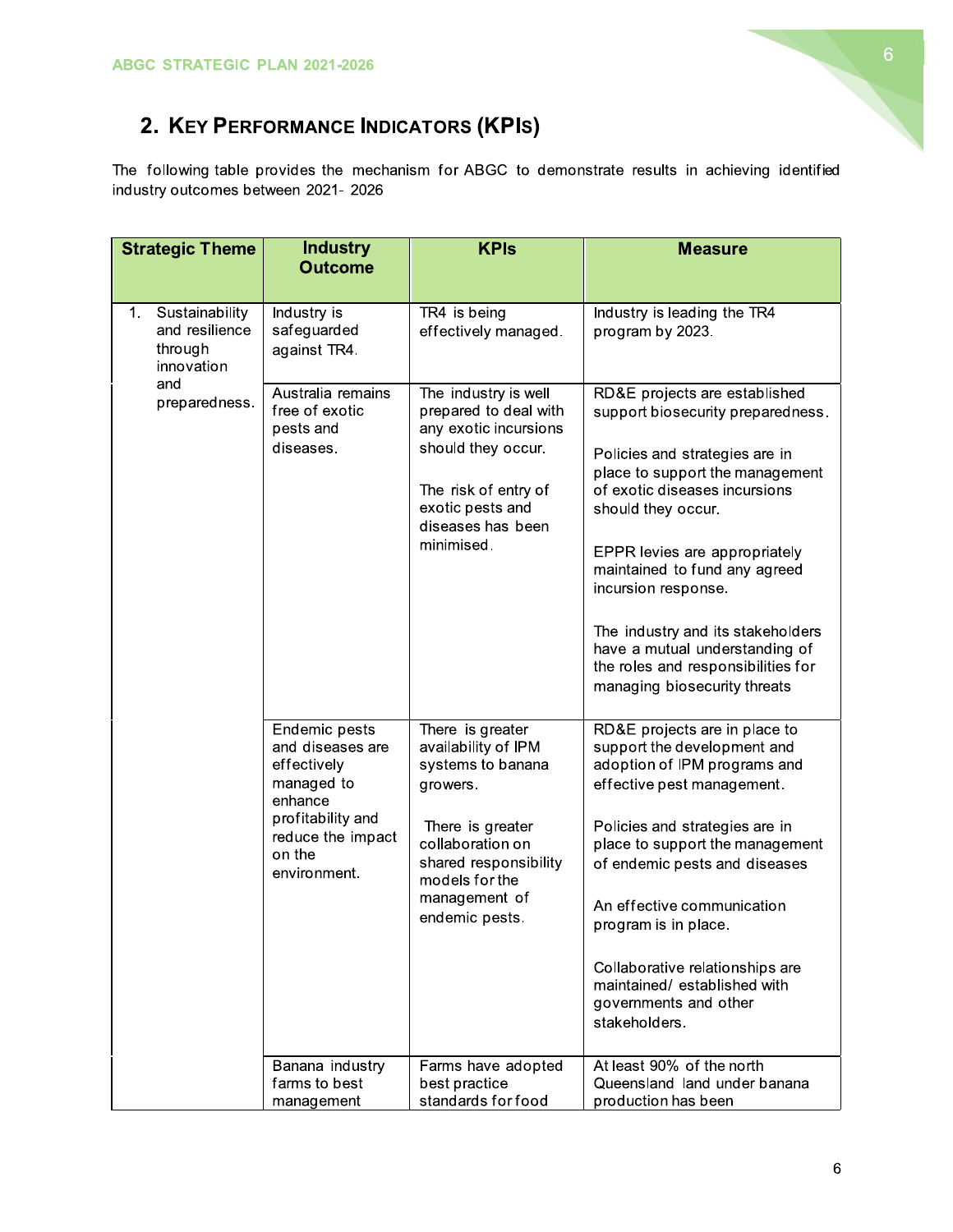|                                | practice, greater<br>social licence and<br>environmental<br>responsibility.                                       | safety, ethical<br>practices,<br>environment, and<br>biosecurity.                                                                                                                                                                                                                                                                                                  | benchmarked against the Banana<br>Industry Environmental BMP<br>Guidelines<br>RD&E projects are in place to<br>support the development,<br>communication and adoption of<br>BMP programs.<br>Policies and strategies are in<br>place to support practical and<br>reasonable implementation of<br>BMP programs for the banana<br>industry                                                                                                                                                            |
|--------------------------------|-------------------------------------------------------------------------------------------------------------------|--------------------------------------------------------------------------------------------------------------------------------------------------------------------------------------------------------------------------------------------------------------------------------------------------------------------------------------------------------------------|-----------------------------------------------------------------------------------------------------------------------------------------------------------------------------------------------------------------------------------------------------------------------------------------------------------------------------------------------------------------------------------------------------------------------------------------------------------------------------------------------------|
|                                | Industry responds<br>agilely to<br>challenges and<br>opportunities                                                | The Banana industry<br>is well informed about<br>the means to<br>overcome challenges<br>and about new<br>opportunities.<br>Effective relationships<br>are in place with<br>government, industry<br>stakeholders and<br>funders.                                                                                                                                    | RD&E projects are in place to<br>support and encourage<br>responsible, innovative and<br>sustainable farming practices<br>Industry has clear strategies and<br>polices in place to facilitate<br>innovative, sustainable and<br>responsible farming.<br>An effective communication<br>program is in place.                                                                                                                                                                                          |
| Enhance<br>2.<br>profitability | Banana farming is<br>a profitable<br>industry thereby<br>sustaining<br>regional<br>livelihoods and<br>communities | Growers have access<br>to data that assists<br>business decision<br>making.<br>The banana industry<br>collaborates<br>effectively with other<br>Horticultural industries<br>to resolve issues for<br>the Hort Sector.<br>The banana marketing<br>program effectively<br>maintains and drives<br>demand.<br>The industry makes<br>tangible moves<br>towards greater | Growers and others in the supply<br>chain have been consulted on<br>issues and opportunities<br>Industry has clear policies in place<br>to support more transparent<br>pricing.<br>RD&E projects have been<br>established regularly to generate<br>benchmarking data, support<br>banana marketing, explore greater<br>automation, value add and reduce<br>waste.<br>An effective communication<br>program is in place to adopt new<br>technologies and assist growers<br>improve farm efficiencies. |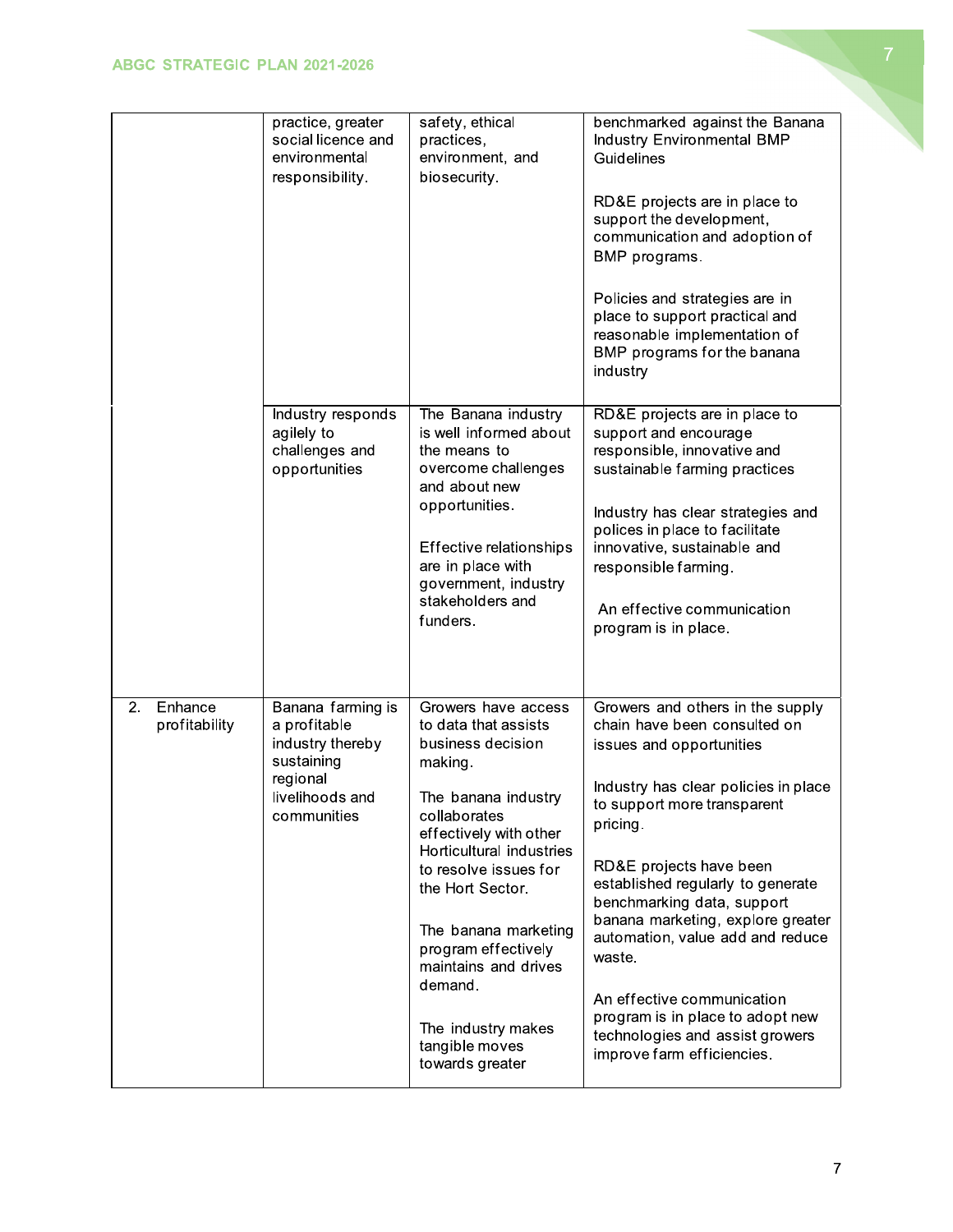|                                         |                                                                                                  | automation and waste<br>reduction.<br>Options to value add<br>are available to<br>growers                                                                                                                | Joint strategic and tactical<br>responses are deployed in<br>collaboration with the rest of<br>Horticulture.<br>Industry representatives are highly<br>engaged members of the R&D<br>and Marketing SIAPS.                                                                                                                                                                                                                                                                                                                                              |
|-----------------------------------------|--------------------------------------------------------------------------------------------------|----------------------------------------------------------------------------------------------------------------------------------------------------------------------------------------------------------|--------------------------------------------------------------------------------------------------------------------------------------------------------------------------------------------------------------------------------------------------------------------------------------------------------------------------------------------------------------------------------------------------------------------------------------------------------------------------------------------------------------------------------------------------------|
| 3.<br>Develop<br>industry<br>capability | The banana<br>industry has a<br>committed, skilled<br>workforce who<br>share a united<br>vision. | The industry has<br>access to skilled<br>workforce<br>New people are<br>entering or staying in<br>the banana industry<br>because they see it as<br>an attractive employer<br>and a good career<br>choice | An effective communication<br>program is in place to make sure<br>people are well informed and the<br>banana industry has a positive<br>image.<br>Professional development<br>programs are conducted to<br>enhance the capability of growers.<br>Extension and development<br>programs to support the adoption<br>of new technology and improved<br>farming methods.<br>Scholarships and graduate<br>programs are offered to increase<br>the banana industry as a career<br>choice.<br>The banana industry congress is<br>conducted every second year. |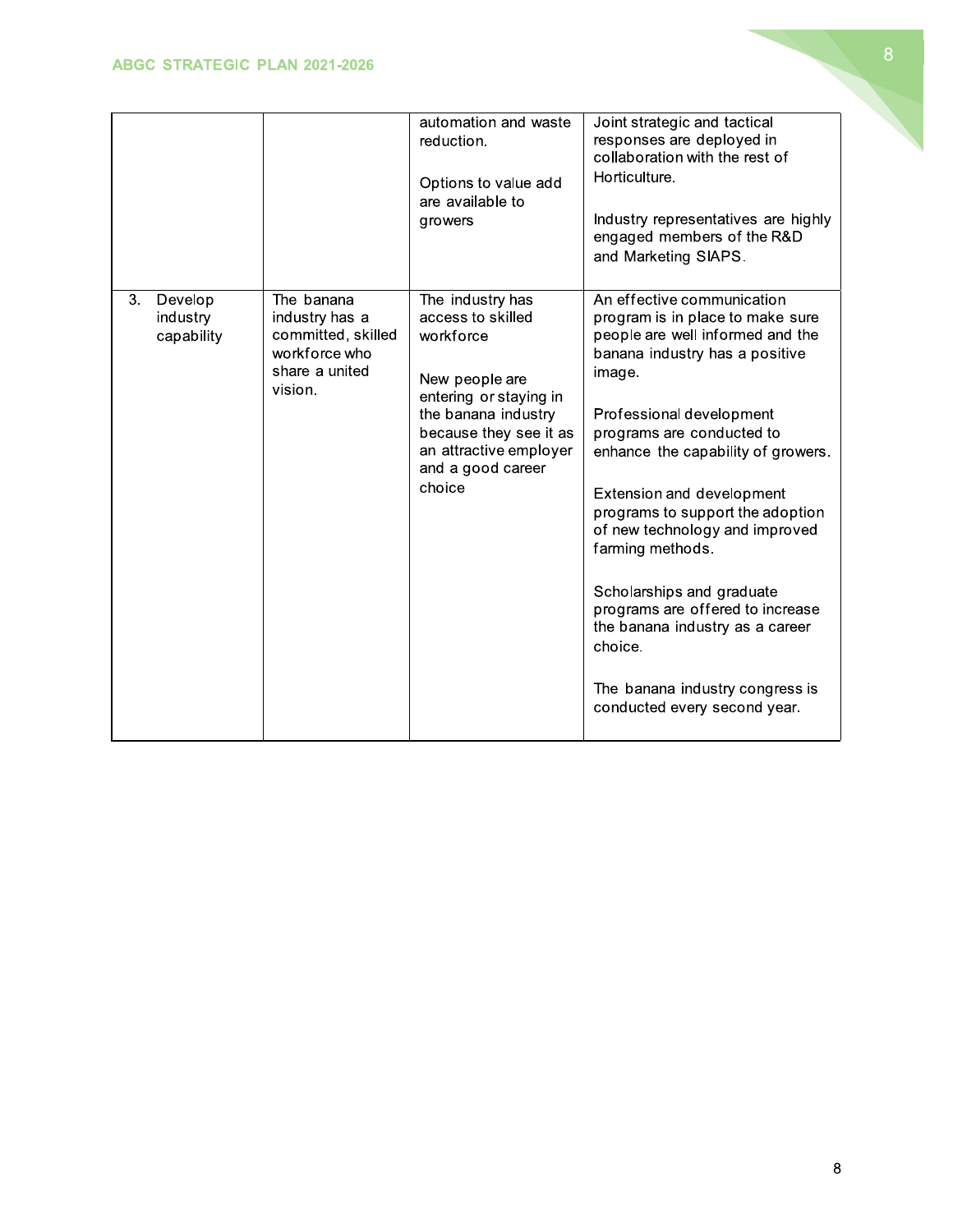| 4. | Enhance<br>Members are<br>ABGC<br>united, well<br>represented,<br>membership<br>supported and<br>informed to farm<br>more profitably.<br><b>Members</b><br>influence key<br>policies and<br>decisions that<br>shape the future<br>of the industry and<br>horticulture more<br>broadly | Provide value for<br>money, and a high<br>standard of benefits<br>and service to | Events run to engage with<br>members and foster the sense of<br>unity in the industry                       |                                                                                                     |
|----|---------------------------------------------------------------------------------------------------------------------------------------------------------------------------------------------------------------------------------------------------------------------------------------|----------------------------------------------------------------------------------|-------------------------------------------------------------------------------------------------------------|-----------------------------------------------------------------------------------------------------|
|    |                                                                                                                                                                                                                                                                                       |                                                                                  | members and<br>affiliates.                                                                                  | Regular meaningful consultation<br>conducted with members.                                          |
|    |                                                                                                                                                                                                                                                                                       | Effective engagement<br>and interaction with<br>members.                         | Regular inclusion of members in<br>advocacy and policy interactions<br>with government and<br>stakeholders. |                                                                                                     |
|    |                                                                                                                                                                                                                                                                                       |                                                                                  | Up to date and<br>relevant information<br>delivered to members<br>ABGC membership<br>base is increased      | Transport figures and other data<br>provided to assist business<br>decision making.                 |
|    |                                                                                                                                                                                                                                                                                       |                                                                                  |                                                                                                             | Information is provided via a range<br>of means to members which<br>specifically suits their needs. |
|    |                                                                                                                                                                                                                                                                                       |                                                                                  |                                                                                                             |                                                                                                     |

## 3. ABGC's ACTIVITIES TO ACHIEVE STRATEGIC THEMES

- i. ACHIEVE SUSTAINABILITY AND RESILIENCE THROUGH INNOVATION AND PREPAREDNESS.
	- Influence then lead the management of TR4, including active participation in the TR4 Management  $\bullet$ Board.
	- Ensure appropriate implementation and management of the Plant Health Australia levy funds.  $\bullet$
	- Manage the first Infested Property (1IP) and 2<sup>nd</sup> Suspect Property (2SP) in accordance with relevant regulations and environmental legislation to minimize the risk of TR4 spread.
	- Build relationships with government bodies and Plant Health Australia and influence policies and strategies.
	- Provide science-based information to the Commonwealth Government to inform decisions and mitigate the risk of exotic pests and diseases entering Australia.
	- Fulfill the Banana industry's obligations under the Emergency Plant Pest Response Deed  $\bullet$ (EPPRD)
	- Implement and maintain an on-farm surveillance program for banana plant pests  $\bullet$
	- Work with industry and service providers to ensure research, development and extension investments are targeted to priority areas, coordinated and implemented, and are aligned to Hort Innovation's Strategic Investment Plan for the banana industry e.g. TR4, diagnostics and biosecurity best management practice.
	- Facilitate and encourage Integrated Pest and Disease Management approaches and opportunities for safe new chemicals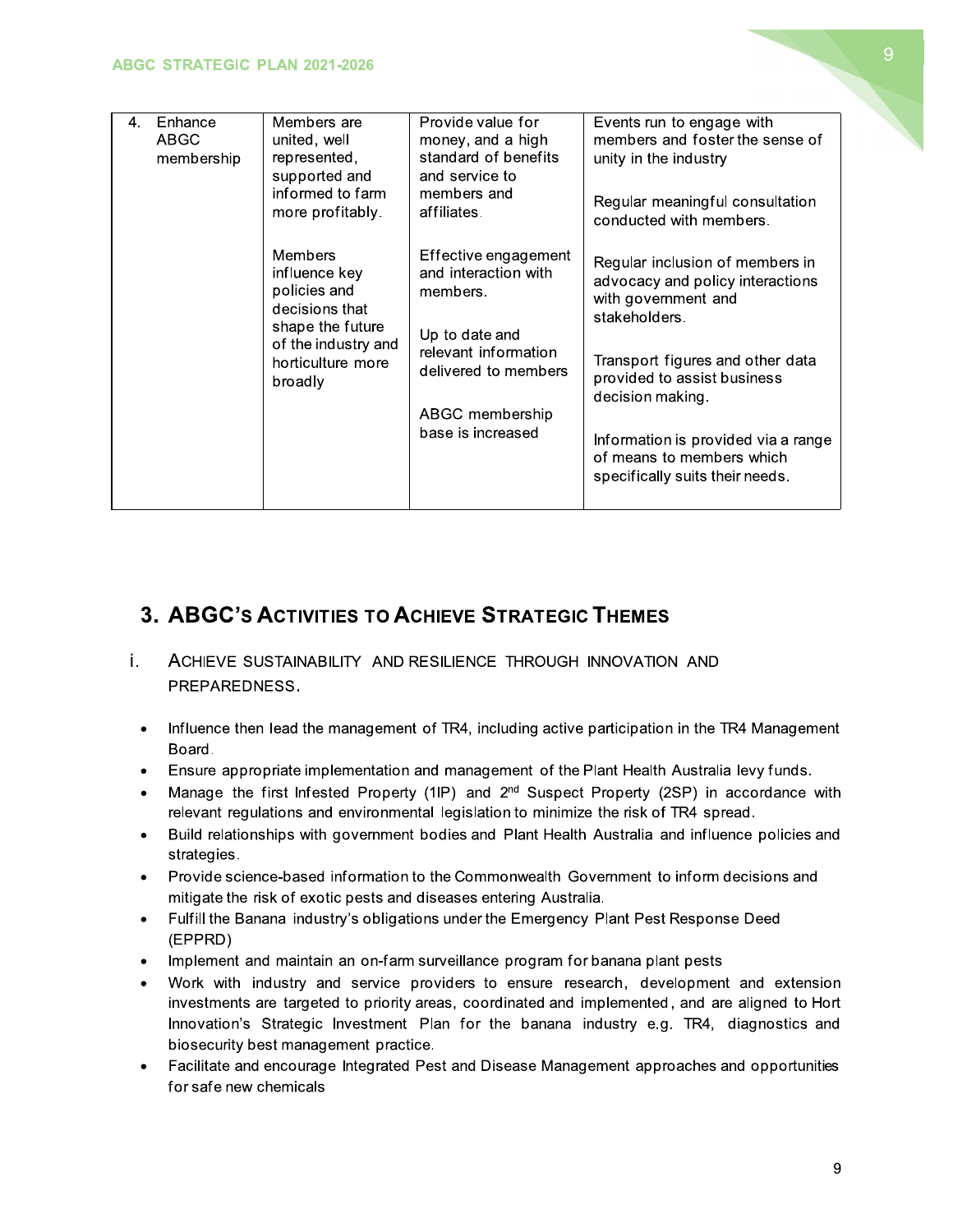- Encourage, facilitate, support and promote the adoption of best management practice farming through industry development and extension projects to deliver positive outcomes for the environment, industry biosecurity, and food safety.
- Communicate industry information to assist government decision-making about the water quality  $\bullet$ on the Great Barrier Reef including sediment, nutrient and chemicals.
- Promote appropriate responses to government on biosecurity and environmental matters.  $\bullet$
- Facilitate grants to incentivize practice change that will achieve environmental outcomes and improve profitability.
- Monitor R&D gaps  $\bullet$
- Actively pursue opportunities and funding for potential new projects e.g. addressing on-farm waste.
- Liaise with and coordinate stakeholders involved in recycling to investigate, drive and assist initiatives to improve waste recycling in the banana industry.
- Promote adoption of appropriate R&D, including best practice, and to communicate critical issues,  $\bullet$ events and other industry development activities.
- Proactively liaise with growers and stakeholders about risks, emerging issues, opportunities and  $\bullet$ developments.

#### ii. **ENHANCE PROFITABILITY**

- Ensure regular levy-funded benchmarking projects are conducted to inform growers on how to improve farm efficiencies.
- Consult with growers and all stakeholders including Hort Innovation, to provide technical industry  $\bullet$ information to influence policy discussions and create positive outcomes for the banana industry.
- Collaborate with the rest of Australia's horticulture sector to formulate joint political and tactical  $\bullet$ responses.
- Investigate R&D gaps and the potential to develop new projects e.g. in precision agriculture and  $\bullet$ automation aimed at reducing the cost of labour and improve farm efficiencies.
- Investigate and promote ways for growers to value-add to improve profitability.  $\bullet$
- Influence Hort Innovation's banana marketing and promotions work to sustain the industry.  $\bullet$
- Ensure the work and results from the Marketing Program are communicated to growers
- Liaise and advocate with the supply chain and Horticulture sector for transparent pricing.  $\bullet$
- Assist with export development opportunities in line with market demand.  $\bullet$
- Inform banana growers of new and emerging R&D projects, funding initiatives and other industry- $\bullet$ related projects and their outcomes that add value to their businesses, improve their on-farm practices and increase their financial viability.
- Promote the benefits of levy investment to growers and the wider industry.  $\bullet$

#### iii. **DEVELOP INDUSTRY CAPABILITY**

- Monitor and influence COVID-19 policy to assist growers' business continuity.  $\bullet$
- Influence processes to improve access to banana farm workers.
- Continue to promote the banana industry and its supply chain as a socially and environmental  $\bullet$ responsible producer of fruit and an ethical and attractive employer.
- Incentivise new people to enter a career in bananas through scholarships and involvement in  $\bullet$ graduate programs.
- Support and promote industry people through professional development activities and effective communication.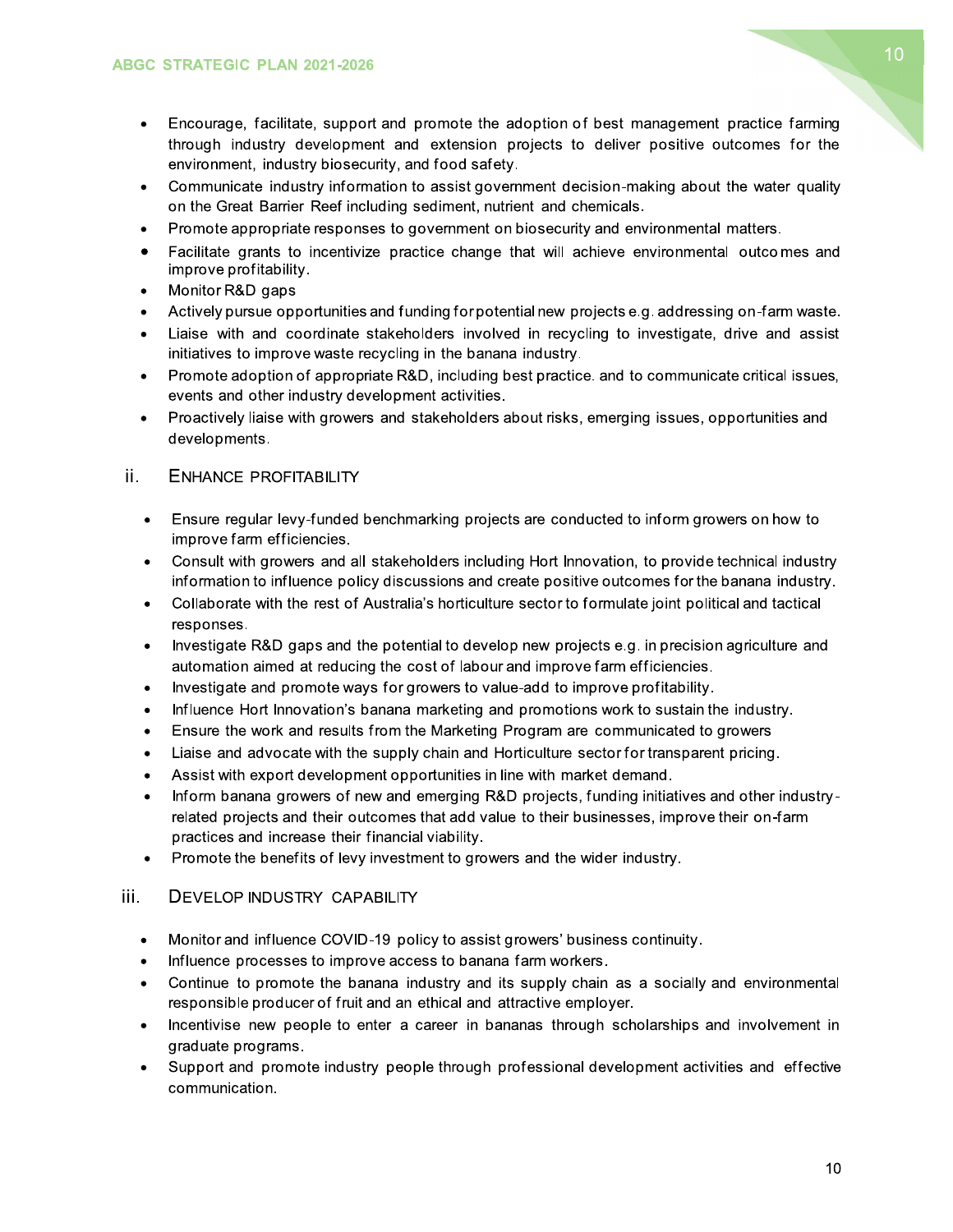- Increase the capability of banana growers through extension and development programs to support  $\bullet$ the adoption of new technology and improved farming methods.
- Develop an effective range of communication material that is targeted to growers, industry stakeholders and the community.
- Co-ordinate, promote, and disseminate information through range of media channels regarding
	- Emerging or critical industry issues such as new government regulations, COVID-19,  $\circ$ labour force, cyclones, and Panama TR4, when they arise.
	- o outcomes from projects and R&D and marketing programs
	- $\circ$  the successes and challenges of banana growing.
	- $\circ$  industry initiatives and events.
- Collaborate with other professionals and/or government bodies to identify and expedite the communication of information.
- Organise and deliver the biennial Banana Industry Congress and communicate the benefits of  $\bullet$ Congress to growers/industry and other stakeholders.

#### iv. **ENHANCE MEMBERSHIP**

- Create opportunities to engage with and connect the member community.  $\bullet$
- Consult with and include members in advocacy.  $\bullet$
- Give members a seat at the table for decisions made for industry e.g. by all levels of government,  $\bullet$ regulating bodies and funding organisations including Hort Innovation.
- Provide data and information to assist businesses success.  $\bullet$
- Provide member tailored communication.  $\bullet$
- Foster unity within the banana industry
- Provide value for money for membership fees.

### 4. SITUATIONAL ANALYSIS OF THE AUSTRALIAN BANANA INDUSTRY

A situational analysis was undertaken to identify and analyse the banana industry's internal strengths and challenges and the external opportunities and threats that shape current and future operations and assisted in the development of strategic priority themes.

#### **INDUSTRY STRENGTHS**

- The Australian Banana industry is a respected, mature, unified, and well-established industry with  $\bullet$ significant consolidation and that has faced many and diverse challenges in the past.
- The industry is more geographically diverse than it was 10 years ago and enjoys stable, year-round  $\bullet$ production and harvest which enables it to supply all the domestic demand.
- Australia's bananas are a clean, safe, fun, and healthy product that everyone likes and the industry benefits from strong consumer demand which is met by effective production and a functional supply chain.
- Comprised of passionate growers, the Australian banana industry includes farming enterprises of  $\bullet$ all sizes that have been able to make a satisfactory living. Some of these are innovative growers and marketers and lead the industry.
- The Australian industry also benefits from organised, consistent and cohesive industry representation, national levies for R&D, marketing and biosecurity, and is engaged in environmental issues and farming to best management practice standards.
- Investment in industry R&D is strong with good transfer of R&D outcomes back to growers.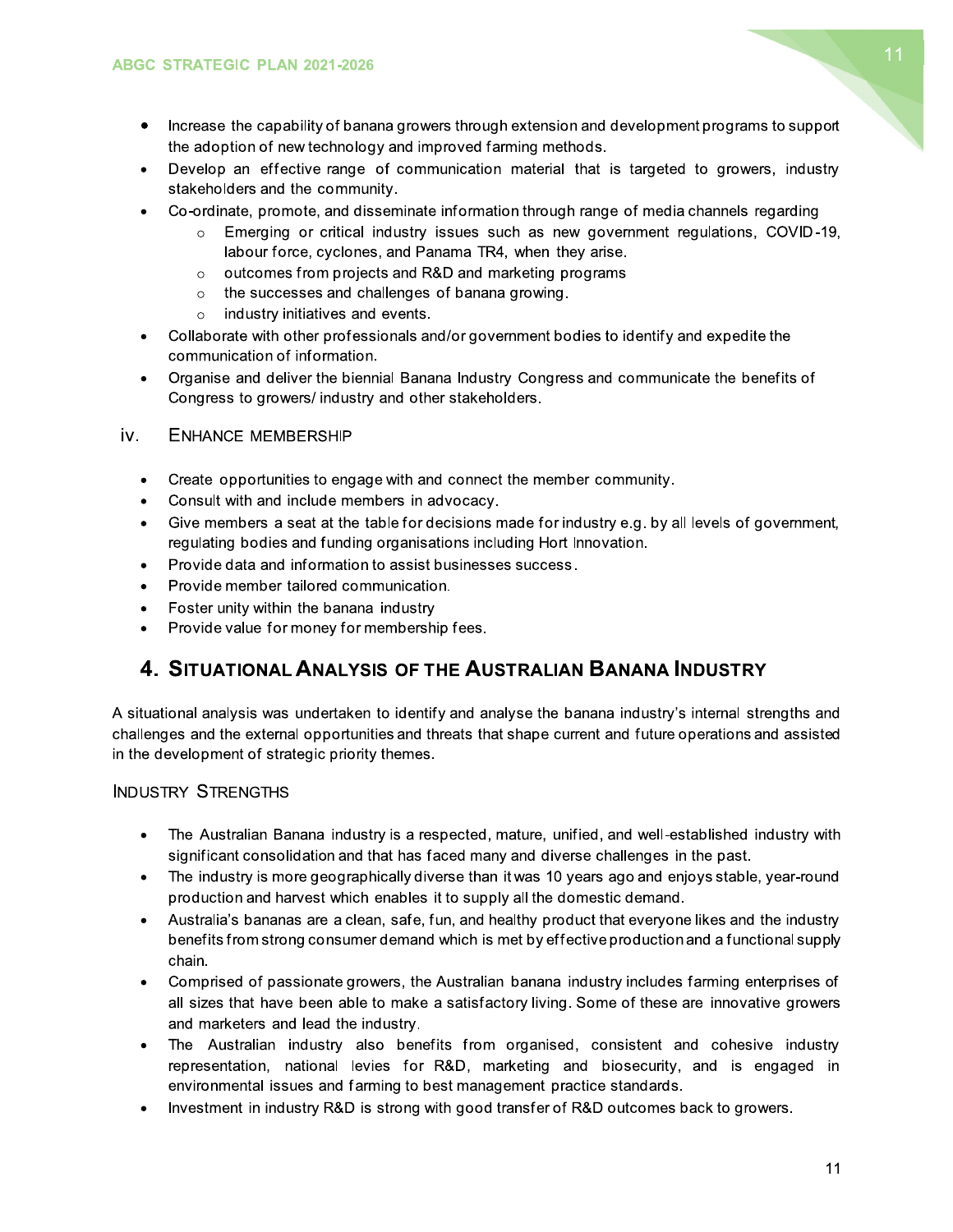The industry is a world leader in the effective containment and biosecurity management of serious  $\bullet$ banana pests such as Panama Tropical Race 4 and Banana Bunchy Top Virus, as well as successful incursion management and eradication of Banana Freckle and Black Sigatoka, in the past.

#### **CHALLENGES AND THREATS**

- The banana industry in Australia is vulnerable because of its reliance on one variety, Cavendish, which is susceptible to Panama TR4 and many other pests and diseases. The future of TR4 containment and management is uncertain and uptake of on-farm biosecurity could be better. TR4 may spread before solutions are found. Access to chemicals is declining and development of new alternatives is low. Serious exotic banana diseases are on our doorstep with any new incursion having a serious impact on the industry.
- Cavendish accounts for 97% of Australia's banana production and therefore the industry provides  $\bullet$ little diversity to consumers e.g. in variety, size, ripeness, flavour, and packaging. The banana category is lacking in innovation, faces increasing competition from other fruits and risks further loss of retail value.
- Without any point of difference from our global competitors, the development of an export market  $\bullet$ will be challenging.
- Profit margins are tight which are exacerbated by prolonged periods of oversupply and the high cost of production in a manually intensive production system. Duration and frequency of good prices is diminishing and cannot be relied upon to survive the hard times. There is no single transparent system for assessing quality and occasionally poor-quality fruit is placed in the market.
- The marketing program is seen to be unresponsive to increasingly popular supply chains (e.g. meal  $\bullet$ kits and online shopping), to promotion ideas (e.g. linking consumers to the sentiments related to keen Australian growers) and is mostly an investment in advertising.
- The lack of industry data makes monitoring of production, inputs, outputs, and market trends and forecasting challenging to individual growers and the whole industry.
- The labour force is insecure as the banana industry relies on international workers. The public  $\bullet$ perceives the banana industry as a poor employer due to the manually-intensiveness of many tasks, work, health and safety issues. It therefore remains unattractive to many Australians as a workplace.
- Like much of Horticultural sector, plastic wastage and low access to recycling is an issue for the banana industry.
- There is an increasing burden of regulation and bureaucracy e.g. WHS, Sedex, Harps, HACPP,  $\bullet$ Freshcare, Fair Farms, Reef Requlations.
- With 95% of the Australian Industry located in far north Queensland, the industry is still relatively undiversified geographically.

#### **OPPORTUNITIES**

Variety innovation

The development of new pest and disease resistant varieties particularly to TR4 to help secure the long-term viability of the industry.

Diversification into dessert and cooking bananas to provide innovation and differentiation in product offering (beyond Cavendish). Develop quality consumer eating experiences and provenance of Australian bananas.

Innovation in production systems